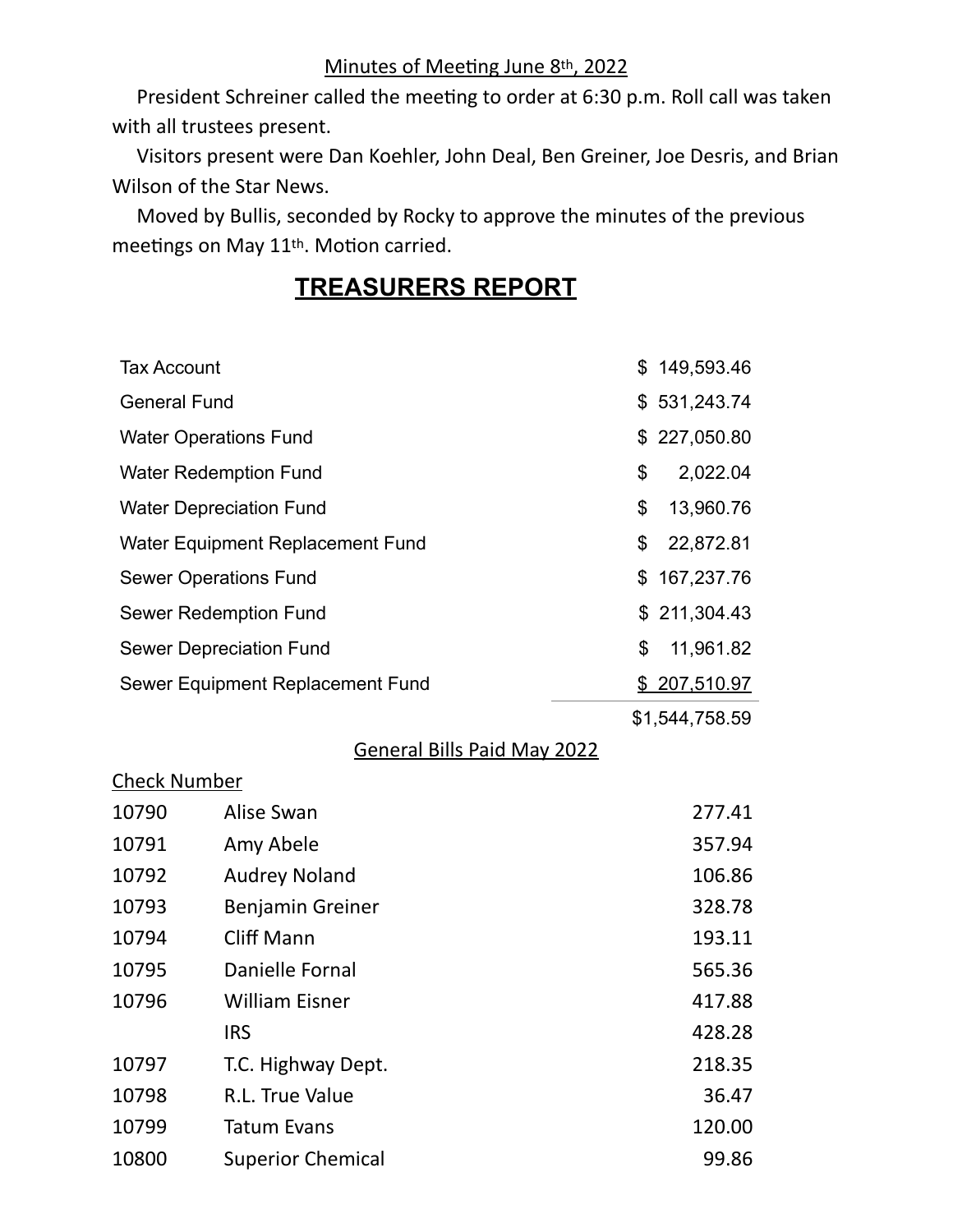| 10801 | T.C. Treasurer                 | 24,582.74 |
|-------|--------------------------------|-----------|
| 10802 | Northcentral Technical College | 3,834.78  |
| 10803 | R.L. School District           | 24,641.01 |
| 10804 | <b>Exxon Mobil</b>             | 282.55    |
| 10805 | <b>CSC Services</b>            | 900.00    |
| 10806 | <b>Bill Schreiner</b>          | 22.23     |
| 10807 | Medford Co-op                  | 159.46    |
| 10808 | Daniel Koehler                 | 560.01    |
| 10809 | <b>Derek Beckstrand</b>        | 1,281.96  |
| 10810 | Hunter Bernitt                 | 1,143.88  |
| 10811 | Krista Blomberg                | 622.25    |
| 10812 | <b>Kristin Lueck</b>           | 1,099.56  |
| 10813 | <b>Tamara Blomberg</b>         | 276.77    |
| 10814 | <b>Tammy Mann</b>              | 163.55    |
| 10815 | <b>Thomas Olson</b>            | 1,194.20  |
|       | <b>IRS</b>                     | 536.76    |
|       | <b>WI Retirement</b>           | 2,111.26  |
|       | <b>IRS</b>                     | 1,922.52  |
| 10816 | Fire & Safety Equipment        | 306.75    |
| 10817 | <b>Cardmember Services</b>     | 650.00    |
| 10818 | Ice Age Trail Alliance         | 2,500.00  |
| 10819 | R.L. Fireworks                 | 2,000.00  |
| 10820 | Jan Bullis (Bloomin Country)   | 150.00    |
| 10821 | Security Health Plan           | 7,123.68  |
| 10822 | <b>Waste Management</b>        | 2,983.50  |
| 10823 | Frontier                       | 73.01     |
| 10824 | Schmiege Graff & Koch          | 897.45    |
| 10825 | <b>Central Wi Publications</b> | 9.94      |
| 10826 | Daniel Koehler                 | 493.25    |
| 10827 | <b>Derek Beckstrand</b>        | 1,281.95  |
| 10828 | <b>Hunter Bernitt</b>          | 1,143.88  |
| 10829 | Krista Blomberg                | 787.56    |
| 10830 | <b>Kristin Lueck</b>           | 1,150.54  |
| 10831 | Tamara Blomberg                | 443.22    |
| 10832 | <b>Tammy Mann</b>              | 263.78    |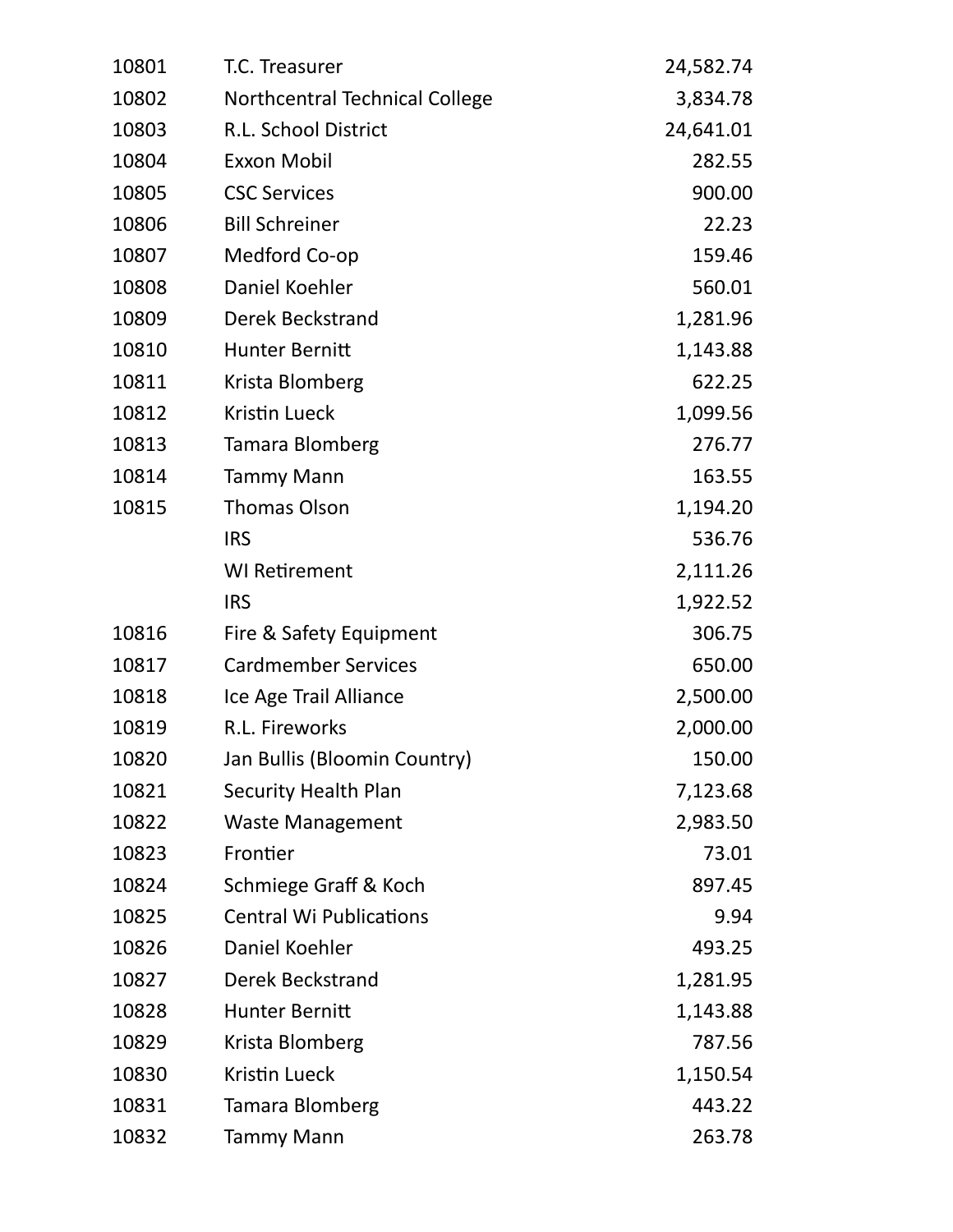| 10833                 | <b>Thomas Olson</b>              | 1,194.20 |
|-----------------------|----------------------------------|----------|
| 10834                 | T.C. Health Dept.                | 275.00   |
| 10835                 | <b>Personalized Treasures</b>    | 9.00     |
| 10836                 | <b>Xcel Energy</b>               | 2,768.02 |
| 10837                 | Verizon                          | 148.91   |
| 10838                 | <b>Derek Beckstrand</b>          |          |
| 10839                 | R.L. Roller Mills                | 39.00    |
| 10840                 | <b>Advanced Auto Parts</b>       | 24.24    |
| 10841                 | <b>Star Environmental</b>        | 500.00   |
| 10842                 | <b>Russ Bullis</b>               | 30.00    |
| 10843                 | George Tesch                     | 30.00    |
| 10844                 | <b>Cliff Mann</b>                | 30.00    |
| 10845                 | <b>William Schreiner</b>         | 30.00    |
| 10846                 | <b>Bob Irwin</b>                 | 2,800.00 |
| 10847                 | Cintas                           | 163.10   |
|                       | R.L. Water Utility               | 404.30   |
|                       | R.L. Sewer Utility               | 991.87   |
|                       | <b>General Receipts May 2022</b> |          |
| <b>Receipt Number</b> |                                  |          |
| 8486                  | <b>Tom Olson</b>                 | 120.00   |
| 8487                  | <b>Dollar General</b>            | 290.00   |
| 8488                  | <b>Emily Curtis</b>              | 75.00    |
| 8489                  | <b>Christie Graveen</b>          | 10.00    |
| 8490                  | State of WI                      | 2,127.79 |
| 8491                  | State of WI                      | 1,146.94 |
| 8492                  | Sam Butler                       | 75.00    |
| 8493                  | <b>Tannery Creek Parkway</b>     | 67.00    |
| 8494                  | <b>Enter Enter</b>               | 285.00   |
| 8495                  | R.L. Homes                       | 196.71   |
| 8496                  | T.C. Treasurer                   | 221.15   |
| 8497                  | Camp 28                          | 686.86   |
| 8498                  | Camp 28                          | 285.00   |
| 8499                  | Lakeview Park                    | 670.00   |
| 8500                  | Ice Age Committee                | 10.00    |
| 8501                  | <b>Customer Accts.</b>           | 499.06   |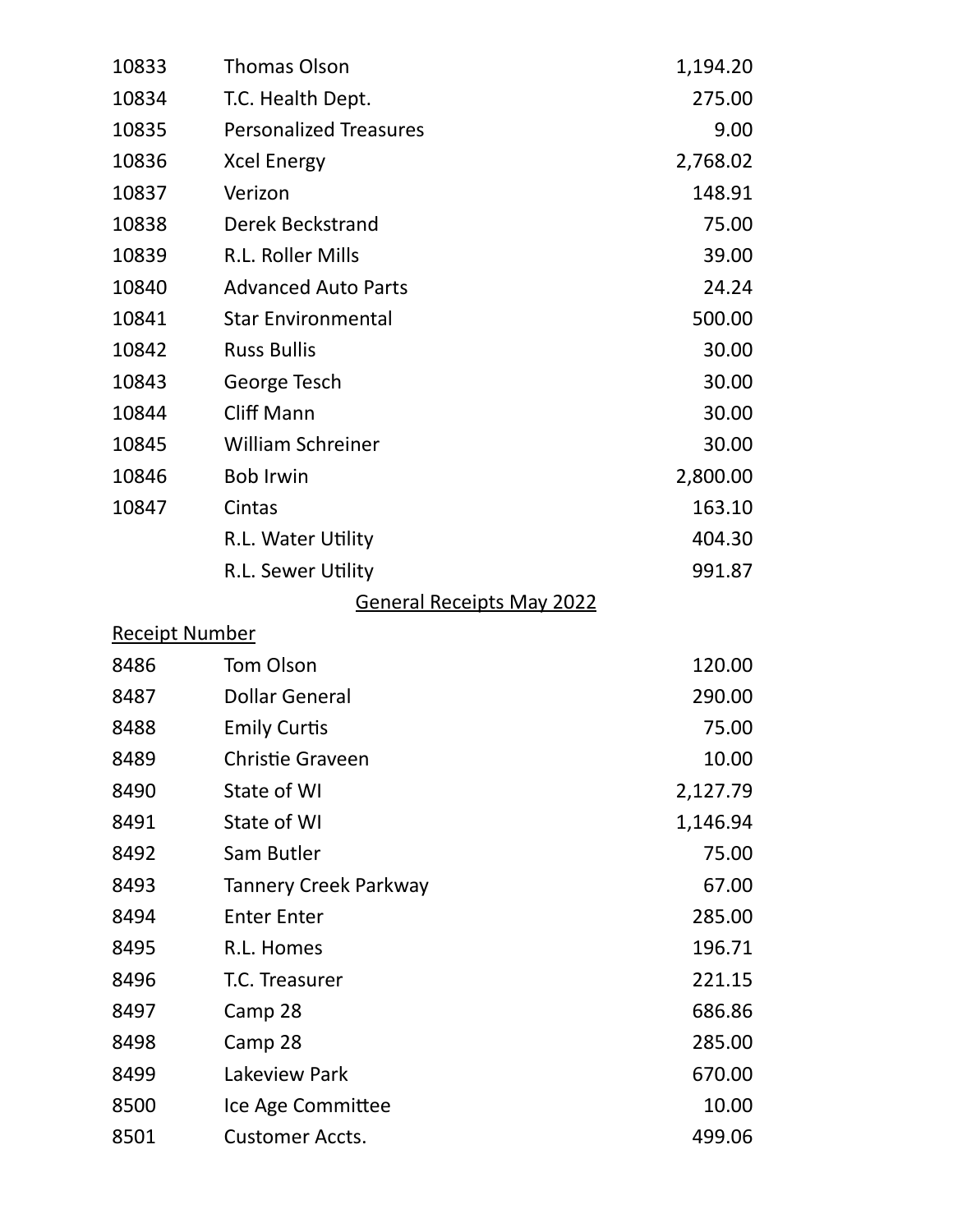| 8502                  | Luke Gebauer                       | 31.50     |
|-----------------------|------------------------------------|-----------|
| 8503                  | R.L. School District               | 1,418.92  |
| 8504                  | <b>Houtari Construction</b>        | 687.00    |
| 8505                  | <b>Customers</b>                   | 163.98    |
| 8506                  | <b>Daniel Dassow</b>               | 120.00    |
| 8507                  | Juan Faber                         | 75.00     |
| 8508                  | <b>Knute Nelson</b>                | 25.00     |
| 8509                  | League of WI Municipal Mutual Ins. | 2,809.00  |
| 8510                  | Luke Gebauer                       | 20.00     |
| 8511                  | <b>Customer Accts.</b>             | 1,729.54  |
| 8512                  | <b>Customer Accts.</b>             | 145.02    |
| 8513                  | <b>Feldco Factory</b>              | 56.00     |
| 8514                  | <b>Feldco Factory</b>              | 100.00    |
| 8515                  | Dolores Safemaster                 | 10,010.00 |
| 8516                  | Lakeview Park                      | 1,165.00  |
| 8517                  | Don Broeske                        | 20.00     |
| 8518                  | <b>Stacey Reamer</b>               | 20.00     |
|                       | <b>Water Bills Paid May 2022</b>   |           |
| <b>Check Number</b>   |                                    |           |
| 9018                  | Medford Co-op                      | 199.82    |
| 9019                  | R.L. True Value                    | 19.45     |
| 9020                  | Fire & Safety Equipment            | 45.95     |
| 9021                  | <b>Xcel Energy</b>                 | 815.43    |
| 9022                  | AgSource                           | 104.00    |
| 9023                  | Hawkins, Inc.                      | 817.23    |
| 9024                  | Core & Main                        | 3,809.37  |
|                       | <b>Water Receipts May 2022</b>     |           |
| <b>Receipt Number</b> |                                    |           |
| 1912                  | <b>Customer Accts.</b>             | 1,082.26  |
| 1913                  | <b>Customer Accts.</b>             | 1,530.58  |
| 1914                  | <b>Customer Accts.</b>             | 490.28    |
| 1915                  | <b>Customer Accts.</b>             | 404.30    |
| 1916                  | <b>Customer Accts.</b>             | 414.34    |
|                       | <b>Sewer Bills Paid May 2022</b>   |           |

Check Number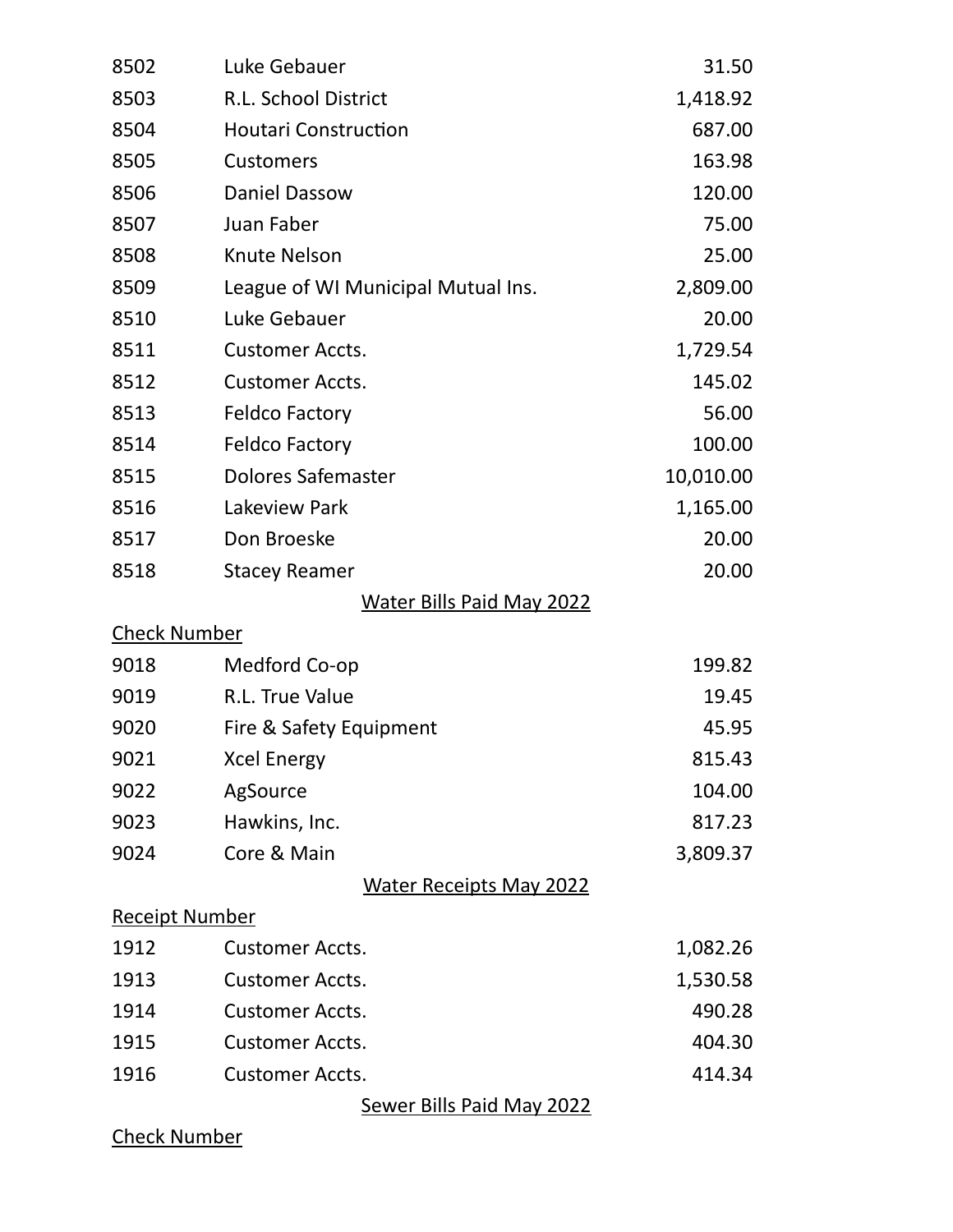| 5273                  | R.L. True Value                 | 15.48    |
|-----------------------|---------------------------------|----------|
| 5274                  | <b>Black River Transport</b>    | 207.50   |
| 5275                  | Share Corp.                     | 1,179.26 |
| 5276                  | Hawkins, Inc.                   | 3,124.99 |
| 5277                  | Fire & Safety Equipment         | 35.00    |
| 5278                  | <b>Cardmember Services</b>      | 124.00   |
| 5279                  | AgSource                        | 1,092.50 |
| 5280                  | <b>Xcel Energy</b>              | 2,517.96 |
| 5281                  | Verizon                         | 139.29   |
| 5282                  | <b>USA Bluebook</b>             | 376.75   |
|                       | <b>Sewer Receipts May 2022</b>  |          |
| <b>Receipt Number</b> |                                 |          |
| 1736                  | <b>Customer Accts.</b>          | 2,238.87 |
| 1737                  | <b>Customer Accts.</b>          | 3,855.20 |
| 1738                  | <b>Black River Transport</b>    | 2,636.93 |
| 1739                  | <b>Customer Accts.</b>          | 1,435.57 |
| 1740                  | Void                            |          |
| 1741                  | <b>Customer Accts.</b>          | 991.87   |
| 1742                  | <b>Customer Accts.</b>          | 1,363.10 |
| 1743                  | <b>Customers</b>                | 20.00    |
|                       | Police Bills Paid May 2022      |          |
| <b>Check Number</b>   |                                 |          |
| 1020                  | <b>Exxon Mobil</b>              | 47.60    |
| 1021                  | Northcentral Technical College  | 69.00    |
| 1022                  | Medford Co-op                   | 229.08   |
| 1023                  | Fire & Safety Equipment         | 31.95    |
|                       | <b>Police Receipts May 2022</b> |          |
|                       | Restitution                     | 91.08    |

 Moved by Jones, seconded by Mann to accept the Treasurers Report as printed. Motion carried.

 Chief Beckstrand presented his monthly police report. He explained that the Law Enforcement Agency grant is a reimbursable grant and the rest of his items are on the agenda.

Old Business:

None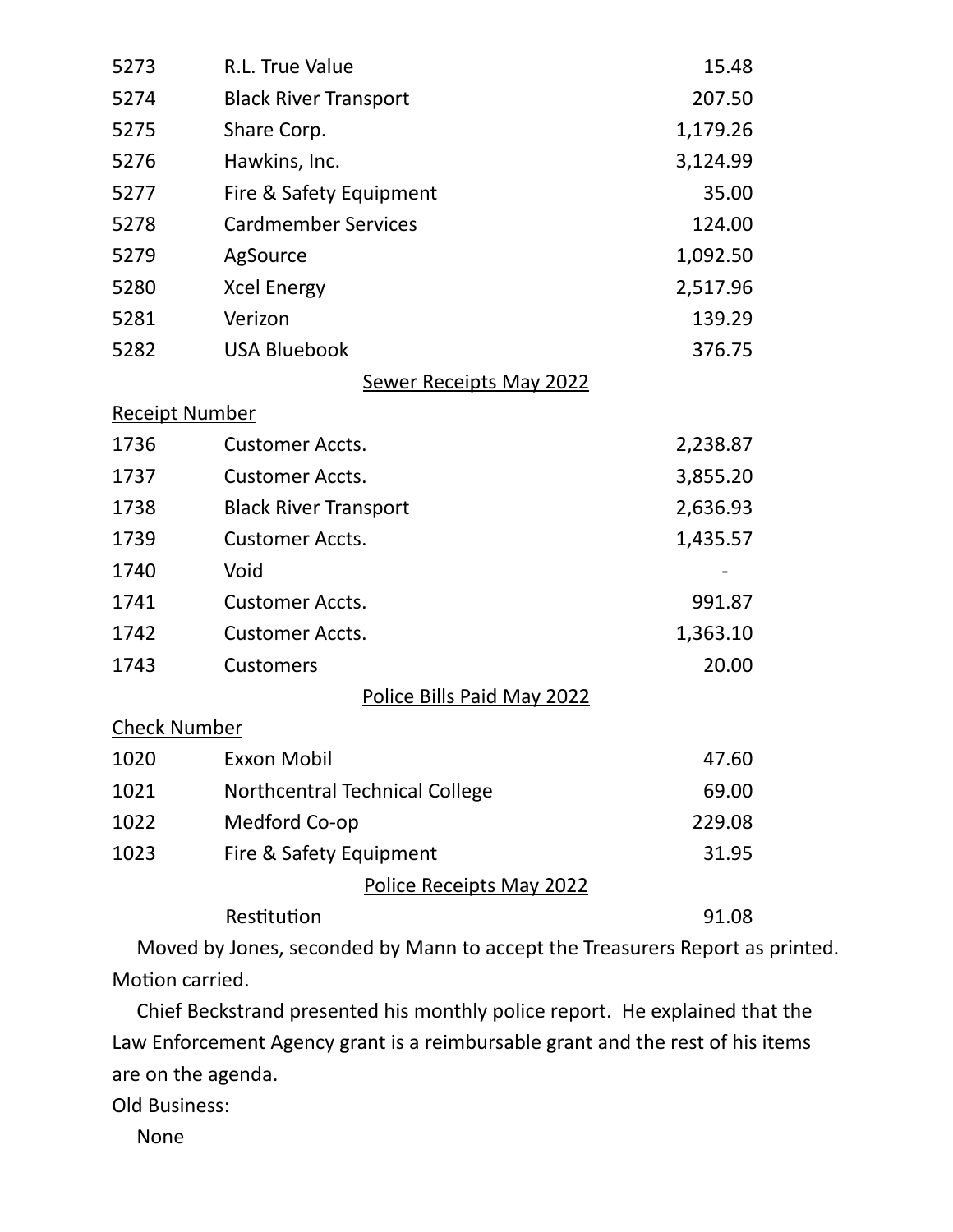New Business:

President Schreiner discussed his conversation with Pieper Electric about adding the wiring for the cameras to the conduit that they will be installing on Main Street for the light poles. Pieper Electric stated that the wiring would be different amps and they would not be able to add extra wiring to the conduit. Trustee Jones asked about running another set of conduit that would run along the conduit being put in for the light poles. Trustee Bullis will check with the engineers if that would be a possibility. Tabled until next month.

 The 2021 Annual Water Consumer Confidence Report (CCR) was presented by Dan Koehler and reviewed by the Board. Moved by Mann, seconded by Jonasen to approve the report and submittal to the DNR. Motion carried.

 The 2021 Sewer Compliance Maintenance Annual Report (CMAR) was also presented by Dan Koehler and reviewed by the Board. Moved by Bullis, seconded by Jones to adopt the CMAR Resolution #6-2022 approving the CMAR. Motion carried.

The following applications for renewal liquor licenses for the period ending June 30, 2023, were presented to the Board for consideration:

Class B Combination Liquor Licenses:

| Enter Enter, LLC            | (Sandra Eppers, Agent)  |
|-----------------------------|-------------------------|
| Hanke's Little Bohemia, LLC | (Steve Hanke, Agent)    |
| Northside Café, LLC         | (Linda Pittman, Agent)  |
| Camp 28                     | (Resch Holdings, Agent) |

Moved by Jones, seconded by Tesch to approve the above renewal applications and grant the licenses contingent upon payment of any delinquencies. Motion carried.

Class A Combination Liquor Licenses:

| Ed's IGA, Inc.     | (Rodger Zondlo, Agent) | <b>IGA Store</b>      |
|--------------------|------------------------|-----------------------|
| Medford Co-op, Inc | (Andrew Stotka, Agent) | <b>Cenex Station</b>  |
| Cynthia Hanke      | (as individual)        | C&G Mini Mart         |
| Dolgencorp, LLC    | (Crystal Lemke, Agent) | <b>Dollar General</b> |

Moved by Mann, seconded by Bullis to approve the above renewal applications and grant the licenses contingent upon payment of any delinquencies. Motion carried.

The following applications for renewal Retail Cigarette Licenses for the period ending June 30, 2023, were presented to the Board.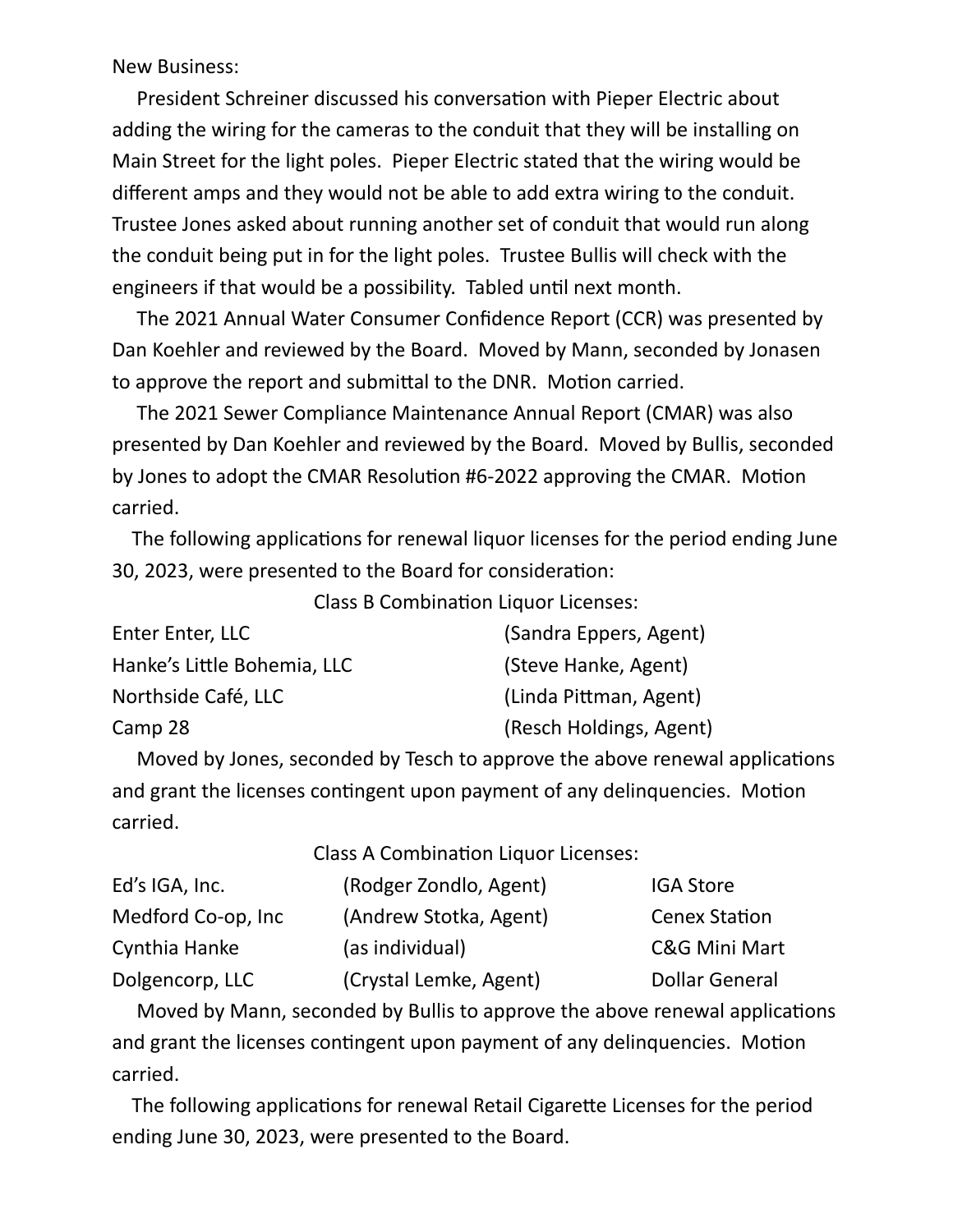Medford Co-op, Inc. The Collegencorp, LLC

Ed's IGA, Inc. **Ed's IGA, Inc.** Cynthia Hanke (for C&G Mini Mart)

Moved by Tesch, seconded by Mann to accept the applications, and grant the licenses contingent upon payment of any delinquencies. Motion carried.

 John Deal was present to update the Board on the future of the Rib Lake Ambulance Facility and EMS. John is the EMS Manager which is now managed out of Wausau. He currently has four certified EMTs, but we need more. They would like to have 12 full time EMTs and drivers. Taylor County is now operating with one operational license instead of each facility in the County having their own license. Aspirus will be drafting a new lease and would like to help improve the Rib Lake Ambulance Garage to support the full-time employees that will stay there. The goal is to have two full-time ambulance personnel at the garage from 6 a.m. to 6 p.m.  $-7$  days a week.

President Schreiner announced that due to a resignation on the Library Board, he would like to appoint Tammy Everson as the Village Representative for the Library Board. Moved by Jones, seconded by Jonasen to approve this appointment. Motion carried.

 The Board was presented with a contract for Tamarack Springs Assessing for the next three years at a cost of \$2900 per year. Moved by Buksa, seconded by Tesch to accept the contract from Tamarack Springs Assessing for the years 2023, 2024, and 2025. Motion carried.

 Chief Beckstrand provided the Board with a list of purchases that he would like to make. The purchases would be covered by a reimbursable grant – Tribal and Local Law Enforcement Agency Initiative. Moved by Mann, seconded by Bullis to have Chief Beckstrand make the purchases listed that are reimbursable under the grant. Motion carried.

The Board opened and discussed the crack sealing bids that were submitted by Monday, June 6th at noon. The Village received one bid from Jensen Chip & Seal Coating via email and one from Lakes Asphalt Maintenance, which was dropped off at the Clerk's office. Moved by Bullis, seconded by Jones to accept the bid from Lakes Asphalt for  $$9547.00$  contingent on Trustee Jones verifying the reasoning for not routing two streets and making sure all streets are being done. Motion carried.

The Board discussed the Vacant Building Registration rules and form. They agreed to look through the proposed ordinance, make any changes they would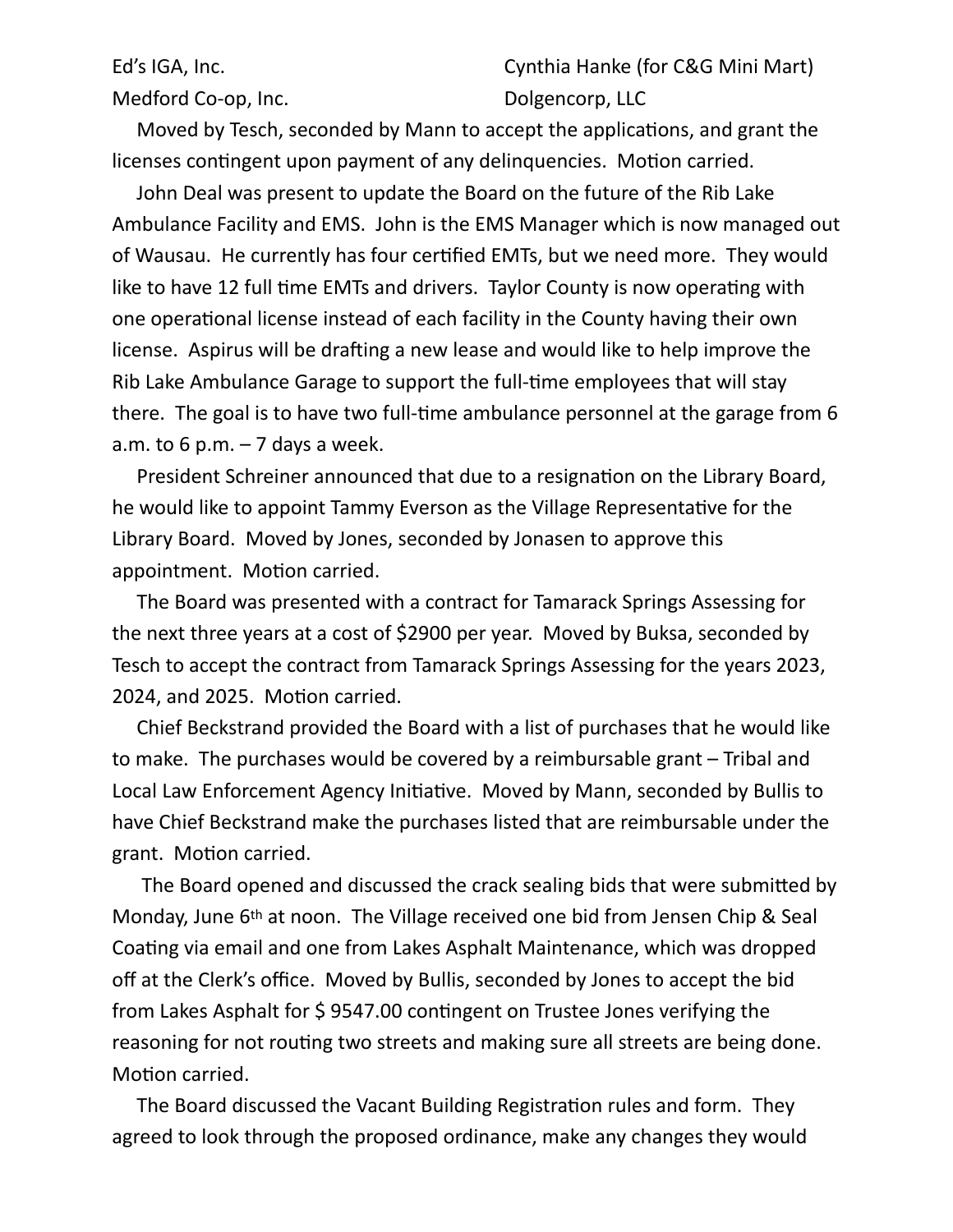like to see, and be ready to discuss at the next meeting. Moved by Tesch, seconded by Buksa to table until July. Motion carried.

An application has been submitted by Dolores Safemaster for Drink Slingers, LLC. for a new liquor license and was read to the board for publication approval. Moved by Bullis, seconded by Mann to approve this application for publication. Motion carried.

President Schreiner announced consideration of movement into closed session pursuant to Section 19.85(1)(e) deliberating or negotiating the purchasing of public properties, the investing of public funds, or conducting other specified public business, whenever competitive or bargaining reasons require a closed session. Moved by Jones, seconded by Mann to go into closed session. A roll call vote was taken to go into closed session with all in favor. Motion carried.

Back in open session. Moved by Buksa, seconded by Bullis to sell a portion of Village property East of True Value to True Value for building a storage shed (the lot will be sold for \$1000.00 plus closing costs), and also to list four other Village owned properties with Freedom Choice Realty. Motion carried with President Schreiner recusing himself from the vote.

Trustee/Employee Reports:

Streets – Pricing and product availability will determine if we are able to redo any other streets in the Village. We are waiting for information from American Asphalt.

Utilities – We currently have two hydrants on order. The cost will be approximately \$4000.00 each. McCabe had to replace the water service lines to the Ice Age Pavilion.

Park, Lake, & Rec – A lot of work has been getting done at Lakeview Park including taking some dead trees down, painting the registration station, taking out the horseshoe pits, etc. The Fish and Game members are keeping an eye on the weed growth in the lake. The harvester donation is still in process.

Dev., Bldgs., & Grounds - None

Fire & Recycling  $-$  The regular meetings are coming up in July. There was a large fire at Forest Springs recently. Tire collection at the Recycling Center is on Saturday, June 11th.

Library  $-$  The Picnic Shelter has been getting a lot of use already. McMillan will be putting the electrical in soon.